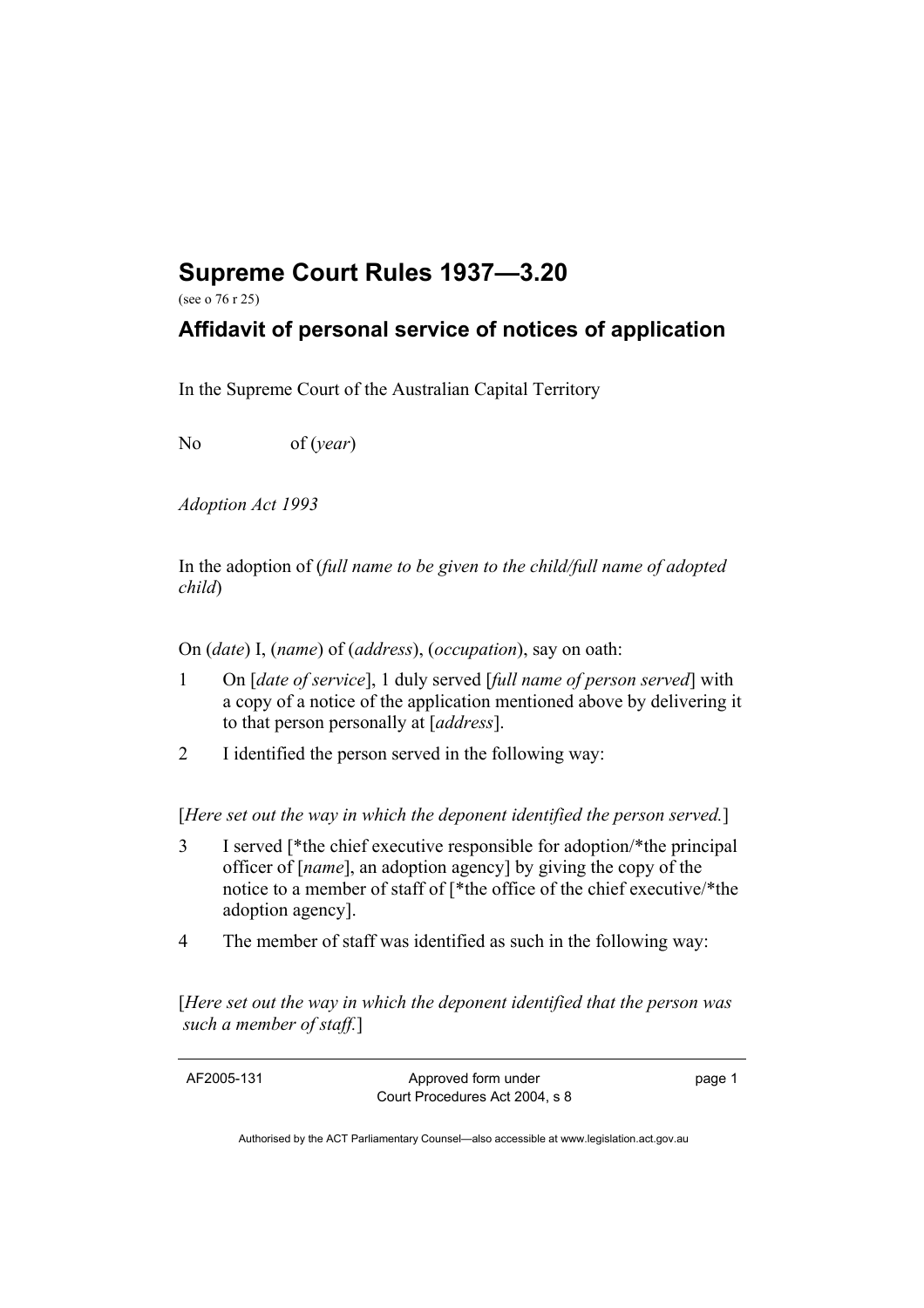Sworn by the deponent—

Signature:

Witness:

[*Signature, name and title of person before whom affidavit is sworn or affirmed*]

*\*Strike out where inapplicable.*

AF2005-131 Supreme Court Rules 1937—3.20 page 2

Authorised by the ACT Parliamentary Counsel—also accessible at www.legislation.act.gov.au